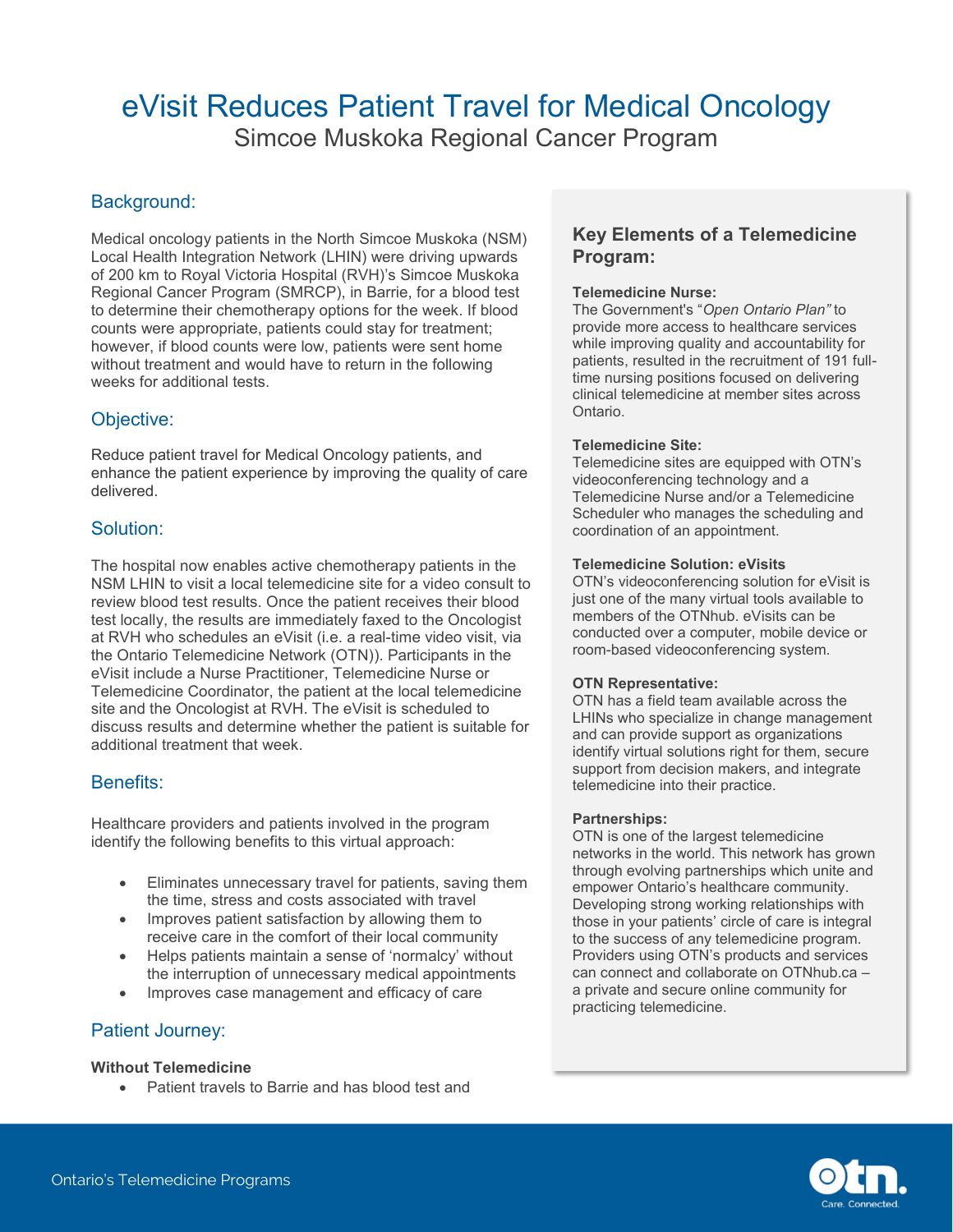# eVisit Reduces Patient Travel for Medical Oncology Simcoe Muskoka Regional Cancer Program

electrocardiogram (ECG) done at Royal Victoria Hospital

- Patient waits 2-3 hours for results
- Appointment is scheduled with a Medical Oncologist at RVH
- Depending on lab results, patient either undergoes intravenous chemotherapy or goes home to return in a week's time for additional lab work

#### **With Telemedicine**

- Patients receiving chemotherapy at RVH have their blood work done in their home communities
- Blood work, ECG results, and any additional lab results are sent to the Medical Oncologist prior to the eVisit
- Patient is joined by a Registered Nurse in the patient's home community and connects with the Medical Oncologist via eVisit to determine, based on the lab results, whether or not to travel to Barrie to receive their chemotherapy

#### Resources:

#### **Technology:**

SMRCP leverages OTN's videoconferencing technology to conduct eVisits. eVisits can be conducted via computer, mobile device or room-based videoconferencing system.

#### **Funding:**

SMRCP leveraged its regional funding to facilitate virtual care. It chose to purchase a room-based videoconferencing system to conduct eVisits. RVH initially hired one part-time Telemedicine Coordinator, followed by a full-time equivalent in the second year as the program grew. Physicians can bill OHIP for telemedicine services.

#### **Human Resources**

A Telemedicine Coordinator is responsible for registering and booking telemedicine patient appointments in keeping with established guidelines.

At RVH, the Telemedicine Coordinator:

- Registers patients in the hospital's electronic medical record (EMR) system and the OTNhub;
- Updates patient demographic and chart information in the hospital EMR;
- Updates physician information in the hospital EMR;
- Updates patient appointment status in the hospital EMR;
- Books all eVisit follow-up and new-patient appointments within the hospital EMR and OTNhub;
- Provides patient with written date, time, and location of tests, requisitions and explanations required;
- Contacts patients by telephone or email regarding appointments and procedures;
- Faxes requisitions to appropriate departments, remote partner hospitals, and clinics;
- Rebooks physician clinics; and
- Processes cancellations and rescheduled appointments and advises nursing staff.

#### **Training/Change Management:**

OTN worked with RVH to identify the opportunity for virtual care, obtain buy-in from physicians and allied health, and implement a seamless and secure process.

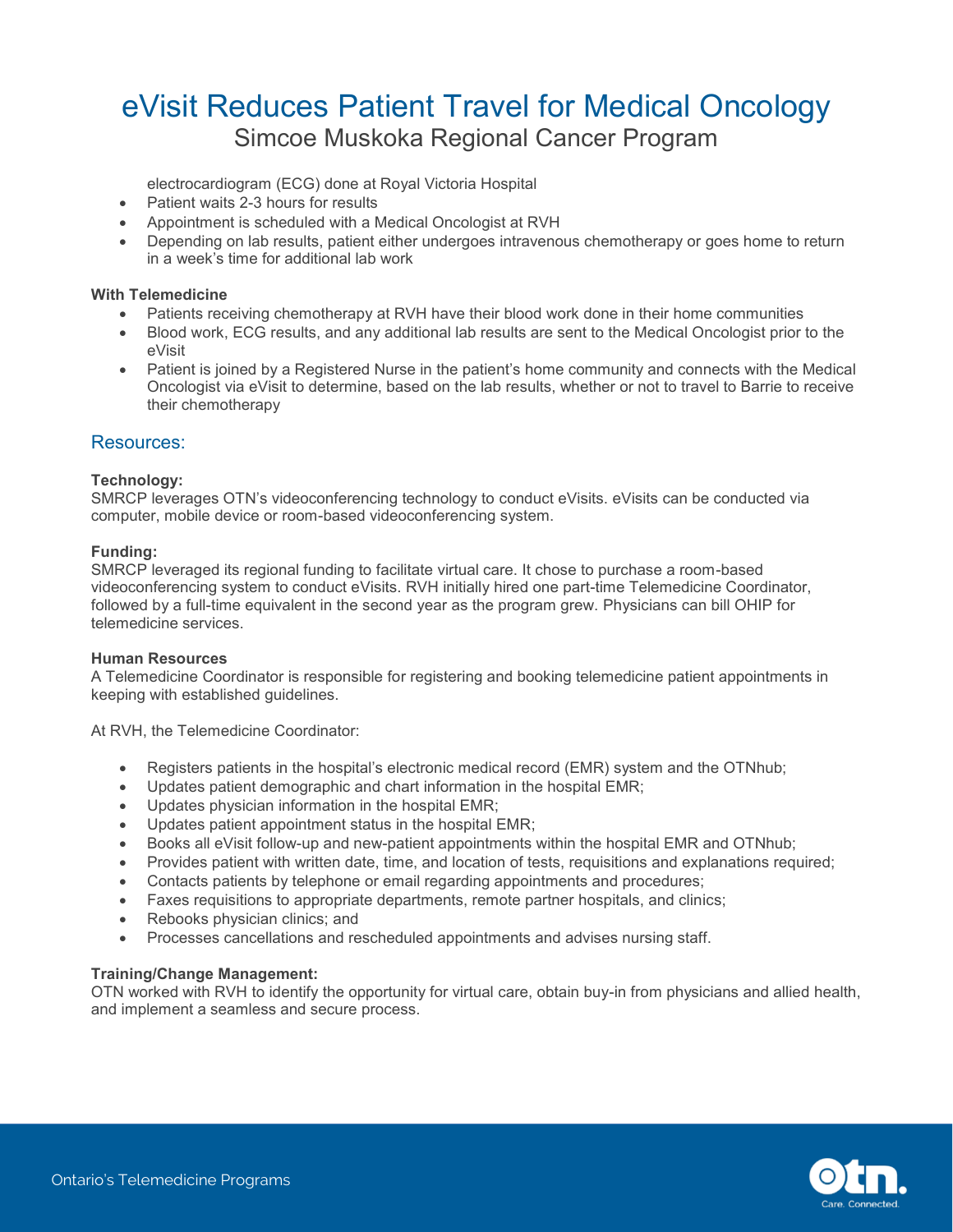# eVisit Reduces Patient Travel for Medical Oncology Simcoe Muskoka Regional Cancer Program

### Implementation:

- 1. **Identify a champion:** Dr. Bryn Pressnail, RVH's Chief of Oncology, identified the burden of unnecessary patient travel associated with cancer treatment and called upon colleagues to consider virtual care.
- 2. **Select pilot site:** Dr. Pressnail reached out to an OTN representative in the Collingwood region to see if Collingwood FHT would participate in virtually connecting patients to an Oncologist at RVH via video.
- 3. **Obtain organizational support:** OTN worked with senior leaders at RVH and the Collingwood FHT to create organization-wide buy-in to the program.
- 4. **Create processes and protocols:** With Collingwood FHT designated as a pilot site, protocols and processes were created.
- 5. **Scale program:** SMRCP eventually connected all Medical Oncologists and eligible patients within the NSM LHIN using telemedicine. As the program grew, Radiation Oncologists, Surgical Oncologists, and allied health professionals adopted virtual care into their practice.

### Overcoming Barriers:

#### **Physician Support**

By adopting telemedicine, healthcare providers are forced to build new relationships with other healthcare providers outside their local network. These relationships require trust and commitment. Providers must trust one another and devote time to learning new models of care and processes. RVH was able to do this by identifying an internal champion, Dr. Bryn Pressnail. Dr. Pressnail encouraged the cancer program to think beyond traditional care delivery and realize the benefits of virtual care.

#### **HR Funding**

Virtual care can be easily adopted with little-to-no net-new funding. RVH's Cancer Program was in its early years of development at the time it was considering virtual care options. Funding was therefore set aside to hire a Telemedicine Scheduler. If funding is unavailable, an existing staff member can take on the role of coordinating telemedicine appointments as they would in-person visits.

#### **Location/Space**

RVH didn't have a room dedicated to videoconferencing prior to the introduction of the virtual care program, however, since they'd be seeing fewer patients face-to-face, they freed up a room for a room-based videoconferencing system. Today, eVisits no longer require a room-based system; healthcare providers can connect with their peers and/or patients on their personal computer or mobile device.

#### Result:

All patients in the NSM LHIN have access to their Oncologist from any Family Health Team (FHT), Hospital or Community Health Centre that has a LHIN-funded Telemedicine Nurse present.

In 2013/14:

*(numbers reflect all telemedicine programs at SMRCP)* 

- 26,000 patients were served by the SMRCP
- 3,000 patients were served via eVisit